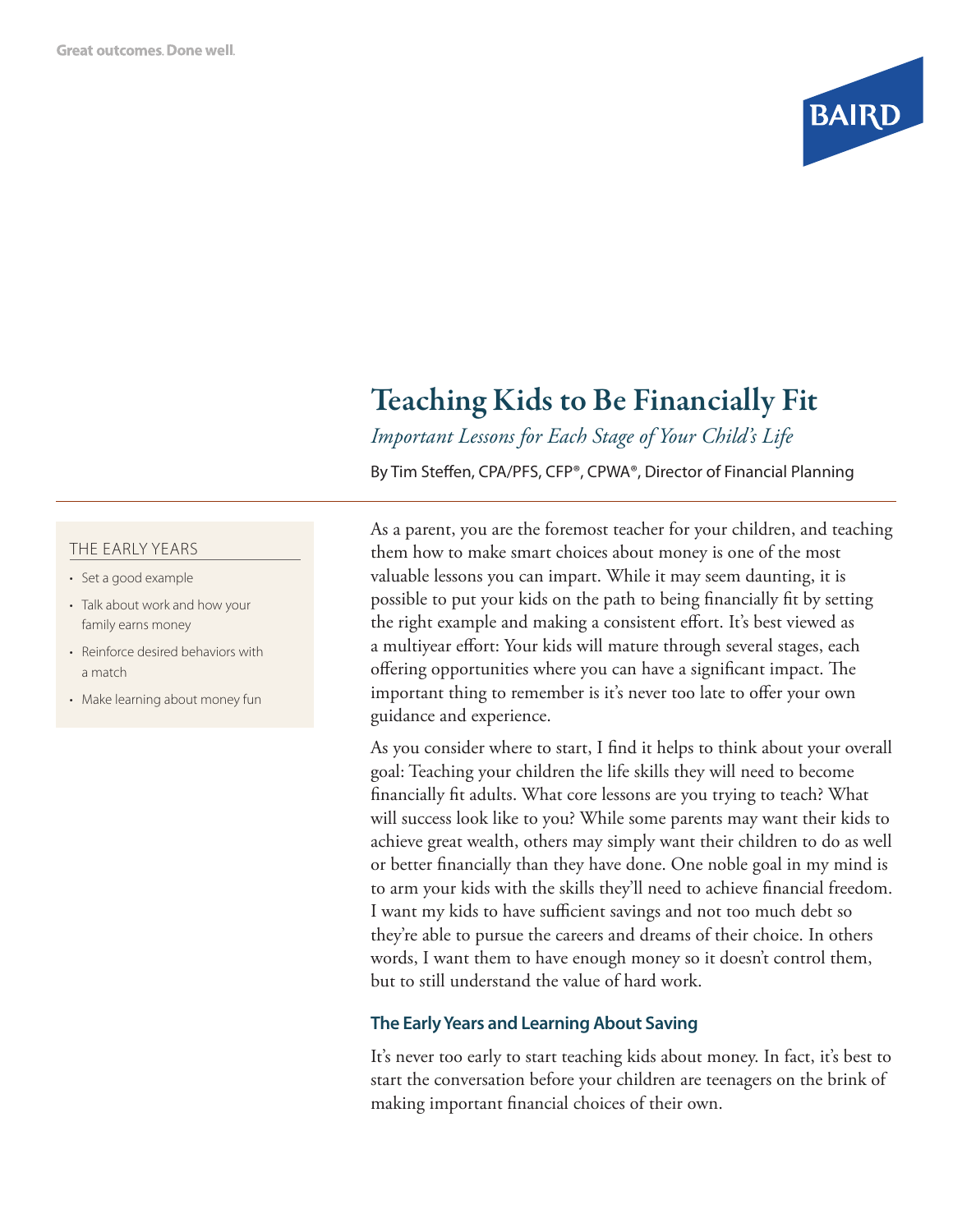Money lessons start by you setting a good example. Practice what you preach and keep your own financial house in order. Kids know when parents are having financial struggles. If they see you running up credit card bills or being wasteful with cash, they will think it's okay to do the same. Likewise, if you've faced and risen above these challenges, you shouldn't be afraid to share your own mistakes and what you did to correct them.

It is also important to discuss early on where money comes from – for most of us, money is earned for the work we do. Taking your kids to your place of employment, discussing what you do to earn money, and sharing your own savings and budgeting practices are integral to helping your kids learn about money. You don't have to disclose the details, but you should aim to give them a general overview of how your family's finances work.

For many kids, their first introduction to money will be cash or checks given to them on a birthday or through an allowance. Talk to them about how they can use the money they receive – they can spend it, they can save it, or they can give it to church or a charity. If you want to teach the rewards of saving or giving, we like the idea of a matching program – offer to match whatever they put away in a savings account or give to a charity. Matching allows

you to reward positive behaviors you think are important. As we'll discuss later, offering a match could also be continued into the teen and early adult years, when it can have an even bigger impact.

Young children with small sums may just be putting money in a drawer. Some parents take the extra step of setting up a simple spreadsheet to track money in and money out, or adding a match or meaningful interest rate to demonstrate the value of compound interest.

With slightly older children, you can open a savings account. Try to make this fun. Some financial organizations allow kids to purchase a share of stock or buy a mutual fund with specific holdings of interest to children. This can be a good way to give kids a taste of investing.

There are different philosophies on allowances. Some parents tie it to some tangible work, while others simply give a flat amount based on the age of the child. Still others will pay as an incentive to reward certain desired behaviors – say reading or practicing a musical instrument. We think the most important element of the allowance is helping kids make good choices about how they use the money by rewarding important financial skills, such as saving. That said, making a child save everything and miss out on the enjoyment that comes from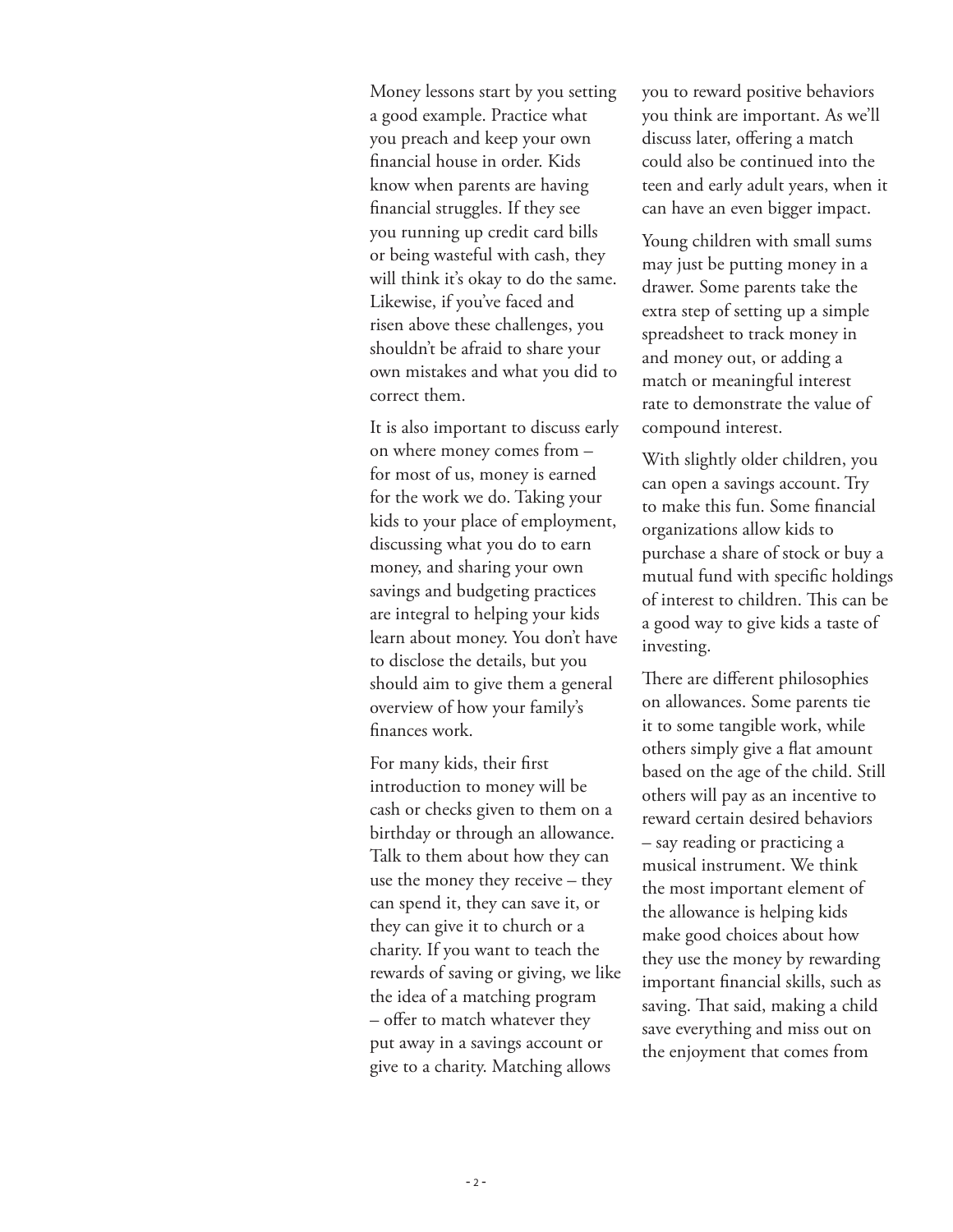#### THE TEENAGE YEARS

- Encourage work for pay
- Discuss the impact of taxes
- Remind them to "pay themselves first" and consider matching what they save
- Enroll in personal finance courses
- Introduce them to investing

spending money can do more harm than good. Being too frugal with money can lead to just as many issues with future financial decision-making as being too reckless.

## **The Teenage Years and First Jobs**

As children mature and become teenagers, they may have the opportunity to work and earn their own money. We have seen a lot of different approaches to teens and work. Some families require that kids work as soon as they are able. Others encourage their teens to work in the summer, when school activities or sports aren't as likely to conflict. Even kids with busy schedules can sometimes pick up babysitting or tutoring gigs, or find jobs that will schedule around their activities.

Work of any kind can be valuable in teaching teenagers about money. And don't discount those less glamorous first jobs, such as working in a fast food restaurant. It can teach some powerful lessons – and reaffirm the value of going to college.

Your child's first paycheck can be an ideal time to share money lessons, and that first lesson will always be around taxes. Remind them that they may get some of the income tax that's withheld back when they file their tax returns, but FICA taxes can meaningfully reduce their takehome pay. (That can also lead to a discussion around Social Security, but that may be more than they're ready for!)

This first paycheck is also an important time to introduce a "pay yourself first" mentality, before they have real obligations for rent or car payments. A simple rule is to always save 10% of every check. Explain that later on, if they don't subtract the savings first, money will easily get allocated to paying bills – or be spent on lattes and burritos. Again, offering a match to any money saved or put into a college account can be very effective at reinforcing this important behavior.

With ever-increasing costs, many parents require their teens to save early for college. Be reasonable with the types of savings goals you enforce on a 16-year-old. It can be counterproductive to require them to save all or a majority of their check. You want to reinforce good work habits by allowing them to experience the rewards of their labor.

Beyond what you can teach them at home, some high schools offer personal finance courses. Encourage your kids to try these classes, as exposure to these principles at school can reinforce what you are teaching at home.

Finally, as teenagers begin to accumulate some savings, take advantage of the opportunity to introduce basic investing concepts and even allow them to buy shares of a stock or mutual fund. This can potentially spark their interest in money and importantly, how to make it work for them.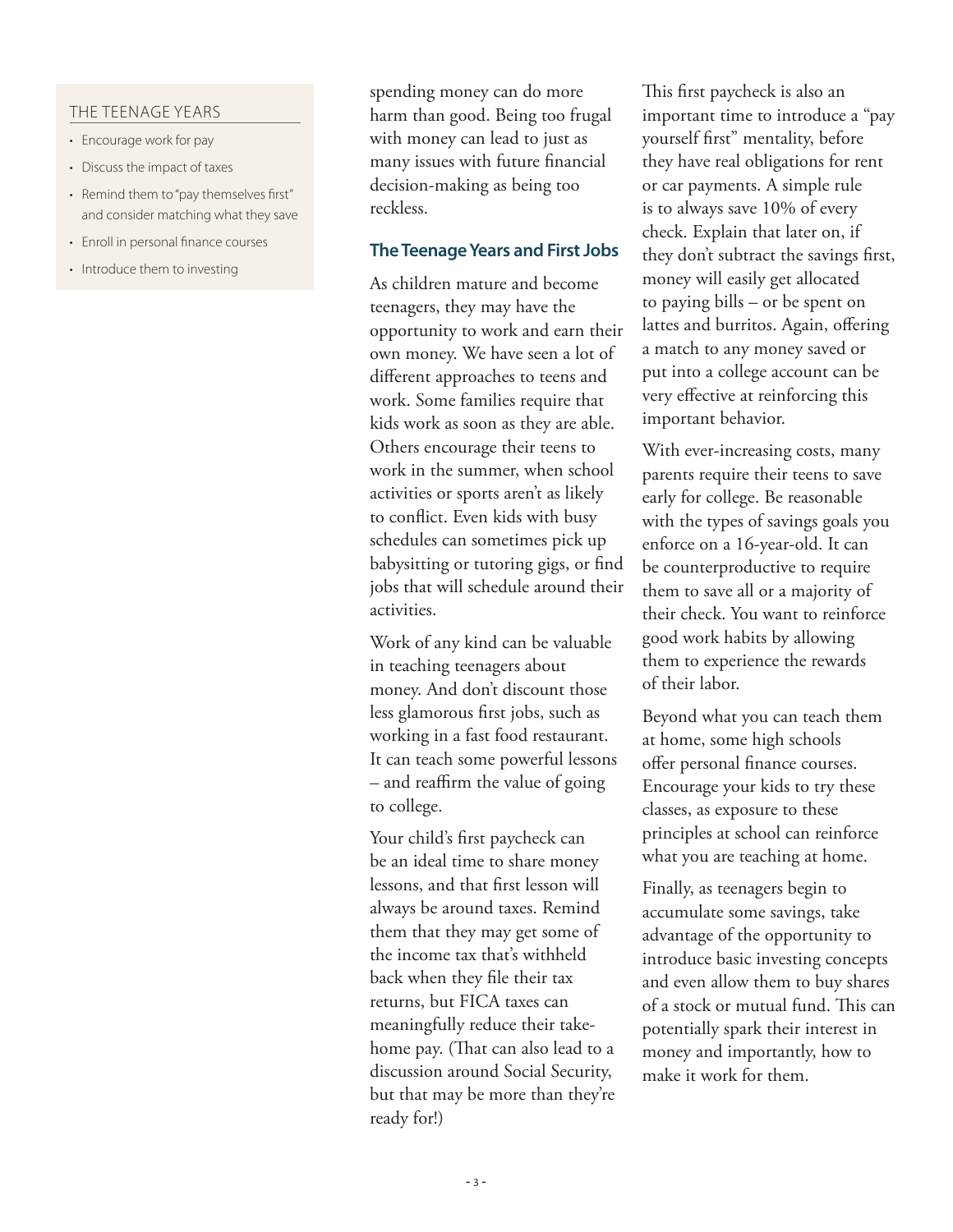### COLLEGE YEARS

- Discuss budgeting and spending
- Reinforce smart financial behaviors to avoid identity theft
- Discuss college debt choices
- Consider credit cards carefully

#### **The College Years and Debt**

The college years offer many opportunities to discuss choices that can have a long-term effect on a student's future financial well-being.

College is a time when kids are often living independently for the first time. Establishing a budget and helping them stick to it are critical, and keeping spending money separate from savings can be a good first step. Teaching them how to avoid identify theft is also important. Encourage them to keep financial information such as their Social Security and account numbers secure. Tell them not to leave account statements or personal information in dorm rooms or in backpacks that can be stolen. Just because kids don't have a lot of money themselves doesn't mean an identity thief can't cause long-lasting financial harm.

It is at this point when many young adults are first exposed to debt. College loans are a fact of life for many students, but just taking out a loan without thinking carefully about it can put many kids in the financial penalty box before they've even really begun their careers. We encourage parents to talk to their kids early about what they are willing to pay for (both for undergraduate and graduate school) and what the student's responsibility will be. Discuss the choices students might need to make, such as working

during the school year or living at home for a year to help defray costs. Be sure to also talk about the implications of student loan debt – both the monthly payments and the number of years it will take to pay the debt off.

We encourage parents to sit down with their older kids entering student loan contracts to help them gain a realistic understanding of the implications. It's worthwhile to use a college cost calculator or create a simple spreadsheet to enter in various costs, debt levels, projected income and payments. This can lead to some challenging conversations about college choices. If your child's dream is to pursue a field in service or education, where salaries over time are more modest, taking on significant debt to attend a highpriced private school may not be realistic. Help them consider alternative schools that may still prepare them well to realize their dreams while resulting in a more reasonable debt load. Many entry-level jobs pay the same regardless of where your degree is from – or what you paid to earn it.

Students may also apply for and get their first credit card during the college years. Credit cards aren't inherently bad, and having a credit card and paying it off monthly can contribute to building a credit record. However, students can undermine their credit with late payments or by piling on debt they cannot pay. Fortunately, there are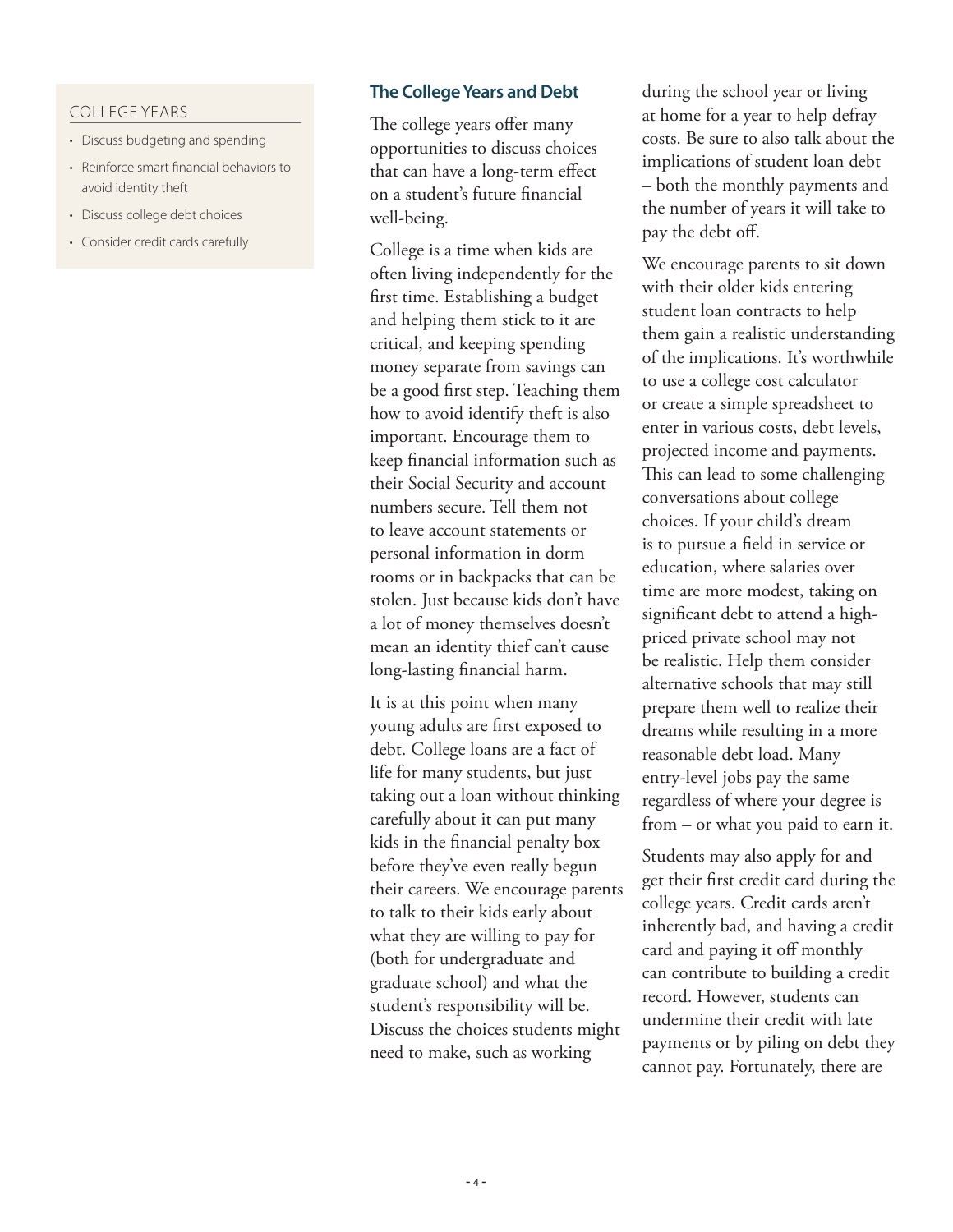#### YOUNG ADULTS

- Teach them to "pay themselves first"
- Encourage participation in workplace benefits plans
- Contribute at least up to the match
- Consider covering some expenses to help them to save
- Discuss budgeting
- Introduce them to your financial advisor

a number of ways for parents to reduce the risks, such as putting limits on the amount of credit or setting up automatic payments from the child. Most importantly, parents should always monitor the account and shut it down if it isn't being managed properly.

## **Young Adults and Independence**

Most parents continue to play a critical role in guiding their children even after they graduate from college and are out of the family home.

When they land their first jobs, many young people will qualify for car loans or other revolving debt. Now is an important time for them to build their credit record. Encourage them to set up automatic payments to avoid late charges. Talk to them about



their credit score and the impact it can have on their future costs of borrowing. Show them the impact of defaulting on debt.

Employment also brings significant financial choices related to insurance,  $401(k)$  or  $403(k)$ retirement plans and budgeting. Again, here is a great time to reinforce the message of "paying yourself first."

Some parents will incent young adults to fund their retirement accounts by continuing to pay some expenses, such as car insurance or cell phone bills. If your child's employer offers a match, encourage them to at least save enough to get the full match. If they are not eligible for a retirement plan, encourage them to set up an IRA or a Roth IRA. Again, offering to match their savings can be powerful. Saving early and often is important thanks to the power of compounding. Putting just \$50 in an account on a monthly basis can be a positive experience as they see the value grow.

Consider Chart 1, at left. In this example, a 21-year-old saves \$5,000 per year for 20 years and then stops at age 40. If a 40-year old were to start a savings plan, he or she would need to save \$13,344 per year for 26 years to have the same ending dollar value at retirement, assuming 6% growth in both cases.

*Saving just \$5,000 per year, and doing so only from age 21 to 40, will provide over \$836,000 by age 65, assuming a 6% investment return.* 

*This is a hypothetical example for illustrative purposes only.*